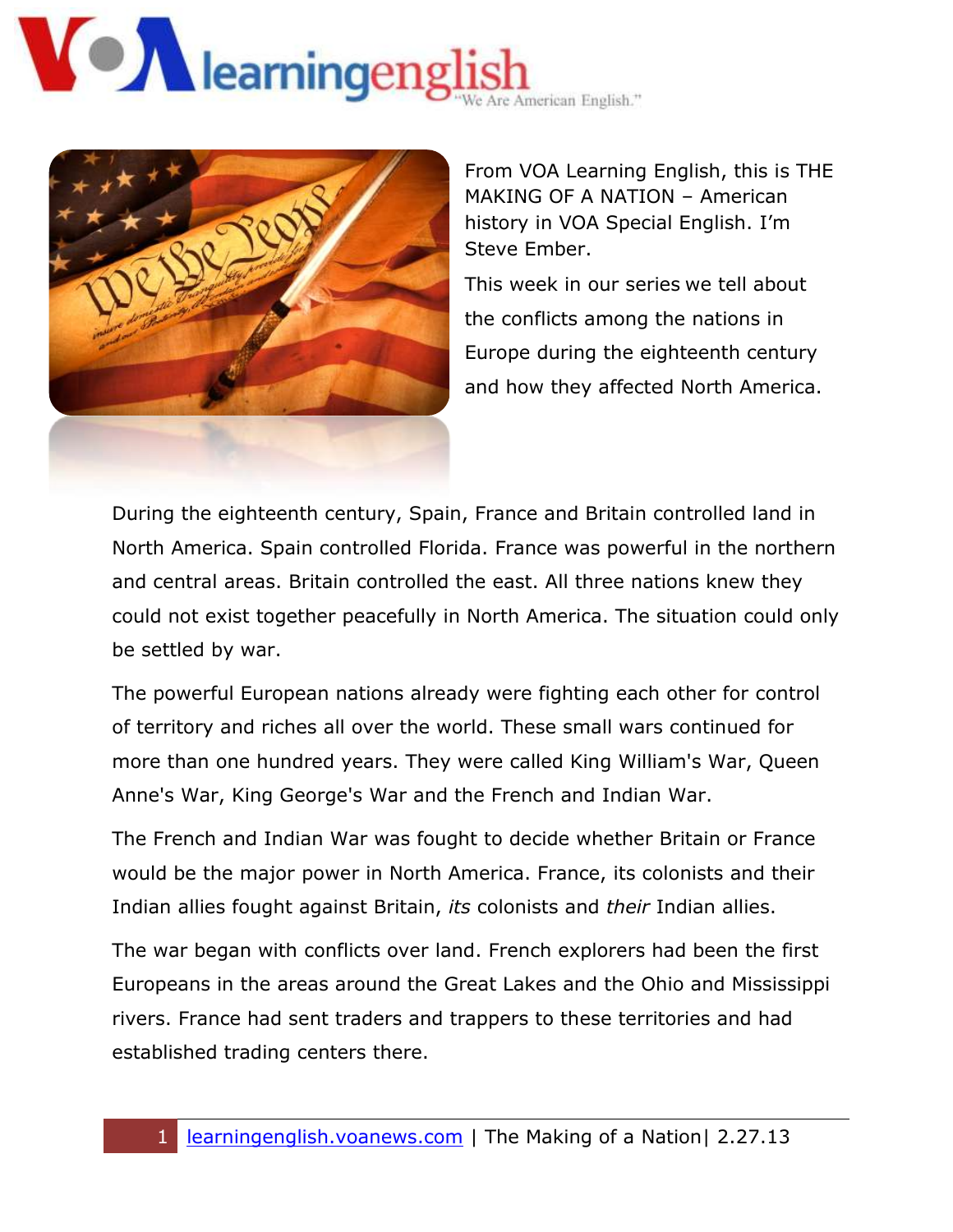#### **OZ** learningeng e Are American English."

Britain claimed the same land. When the king gave land in North America to someone, the land was considered to extend from the east coast to the west coast -- although no one knew where the west coast was. The land along the east coast had become crowded, and settlers were moving west. White people were destroying the Indians' hunting areas. And Indians became worried that they would lose the use of their land.

The Indian tribes might have been able to resist the people moving west if they had been united. But their own conflicts kept the tribes apart. When Britain and France started fighting each other, some Indians helped the British. Others helped the French.

The French settlers lived mainly in what was called New France. Today it is part of Canada. Life there was different from life in the British colonies to the south. For example, there was no religious freedom. All settlers in French territories had to be French and belong to the Roman Catholic Church. So, many French people who belonged to Protestant groups settled in the British colonies. These French Protestants were known as Huguenots.

France also did not like the fact that the British paid the Indians high prices for animal furs. France was more interested in the fur trade than in settling the land. The British hurt the French traders' business when they bought fur from the Indians.

One of the French trading centers was built in the area where the city of Pittsburgh, Pennsylvania is today. The French called it Fort Duquesne. The British claimed it was in Virginia and – therefore - that the land belonged to them. In seventeen fifty-four, the governor of Virginia sent a twenty-oneyear-old colonist named George Washington to tell the French to get out. This was the same George Washington who would later become the first President of the United States.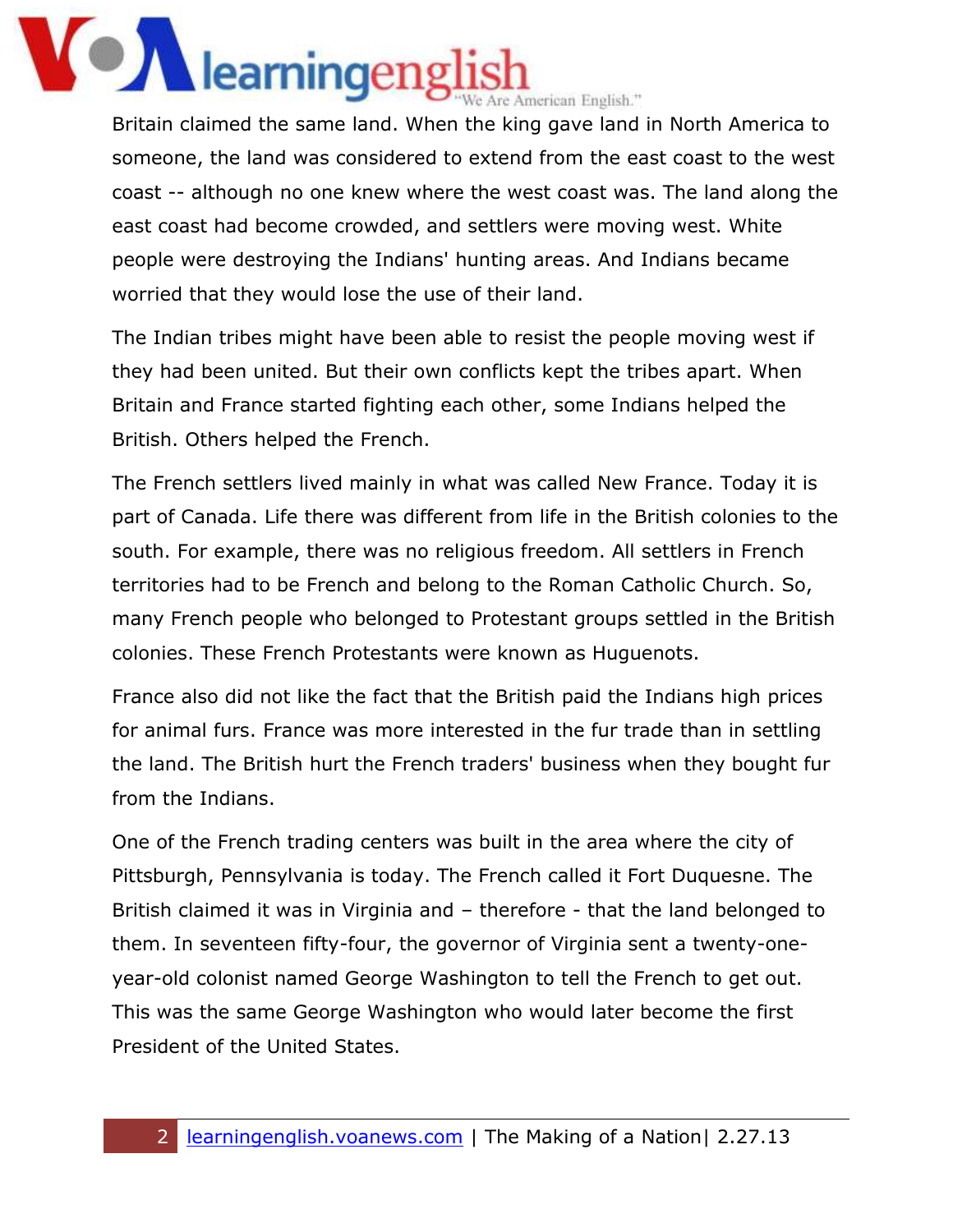### **ON** learningengl Ve Are American English."

The French refused to leave Fort Duquesne. So Washington and one hundred fifty men attempted to force them out. They attacked a group of Frenchmen and killed ten of them. The French and Indian War had begun.

British troops under the command of General Edward Braddock joined George Washington at Fort Duquesne. The British general expected to fight the way battles were fought in Europe. There, troops lined up on open fields and fired their weapons as they marched toward each other. The French and Indians did not fight this way. They hid in the woods. They wore clothing that made them difficult to see. They shot at the British from behind trees. The British had more troops than the other side. But the French and Indians won the battle of Fort Duquesne. General Braddock was killed.

Most of the French and Indian War was fought along two lakes in an area of what is now New York state, near the border with Canada. One was Lake George. The other, Lake Champlain north of Lake George. It reaches almost all the way to the city of Montreal in Canada.

These lakes provided the best way to move troops and supplies during the French and Indian war. Few roads existed in North America at that time. The military force, which controlled the lakes and rivers, controlled much of North America.

The French had military bases in the cities of Quebec and Montreal. The British had bases along New York's Hudson River. The area between them became the great battleground.

Fighting increased after the British defeated the French near Lake George in the final months of seventeen fifty-five. The French then built a new base to control Lake Champlain and the surrounding area.

The French base was at the southern end of Lake Champlain. They built a strong camp or fort. They called it Fort Carillon.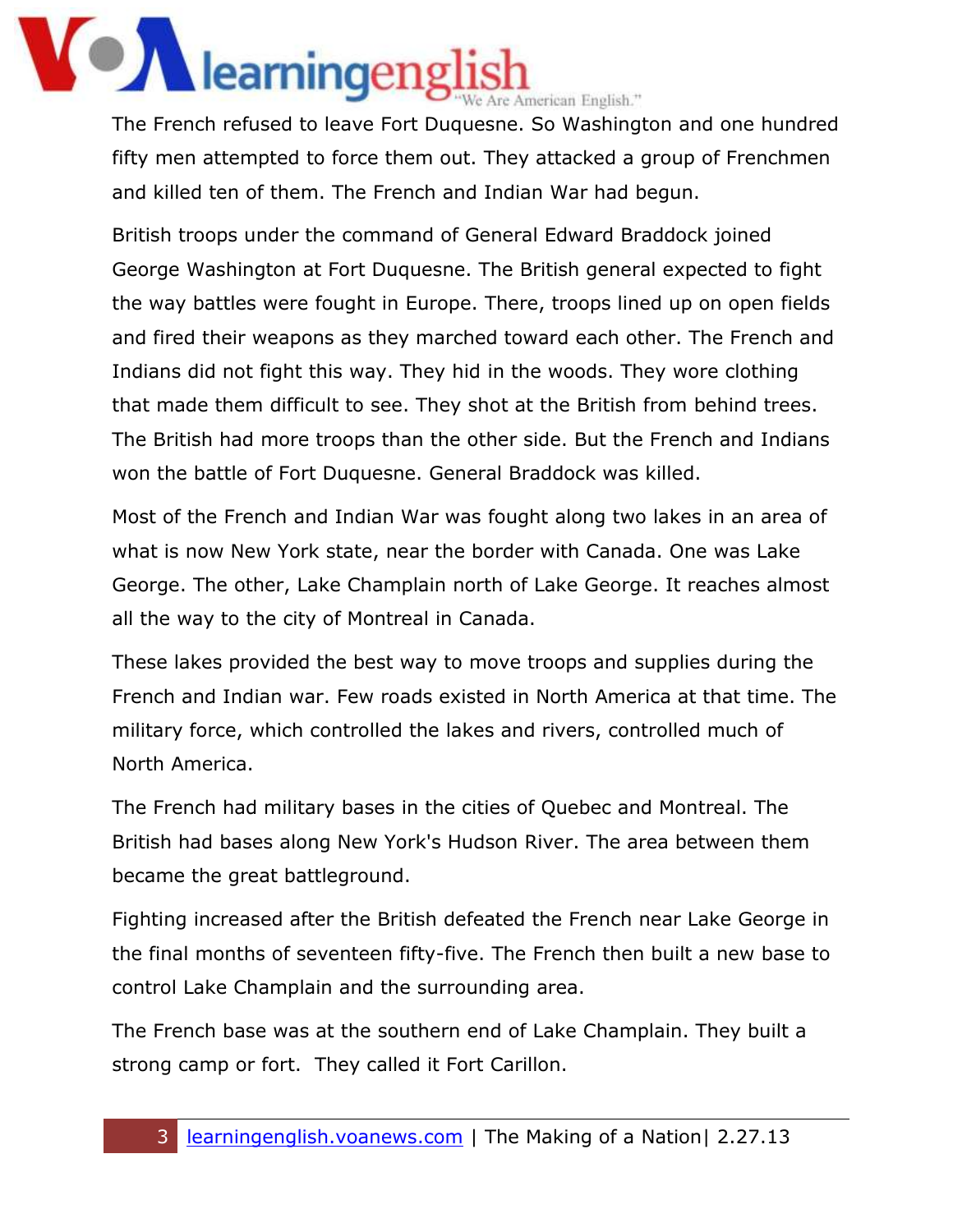# **ON** learningeng e Are American English."

The fort would control Lake Champlain and the area needed to reach the northern part of Lake George. The fort was designed to provide a strong defense against attack. The French built two big walls of logs, several meters apart. The area between the walls was filled with dirt. Later, a strong stone front was added. Troops inside the walls were well protected. The British built a similar fort at the southern end of Lake George. They called it Fort William Henry.

France sent one of its best military commanders to take command of its troops in America. His name was the Marquis de Montcalm. General Montcalm attacked several British forts in seventeen fifty-seven. One of these was Fort William Henry on Lake George. The British commander was forced to surrender.

General Montcalm promised that the British troops would be treated fairly if they surrendered. But the Indian allies of the French did not honor the surrender agreement. They began to kill British soldiers and settlers. No one is sure how many people died. It could have been more than one thousand.

In seventeen fifty-eight, a strong British force attacked Fort Carillon on Lake Champlain. General Montcalm was the French commander. Fort Carillon was strong enough that the smaller French force was able to defeat the larger British force. The British withdrew, but attacked again the next year. This time the British commander was General Jeffery Amherst.

Amherst was successful. The British defeated the French. They changed the name of Fort Carillon to Fort Ticonderoga. It became an important military center in the French and Indian War. Fort Ticonderoga would also become important later, during America's war for independence.

The Battle for Quebec was the turning point in the conflict. Britain and France signed a treaty to end the war in seventeen sixty-three. The British had won. They took control of the lands that had been claimed by France.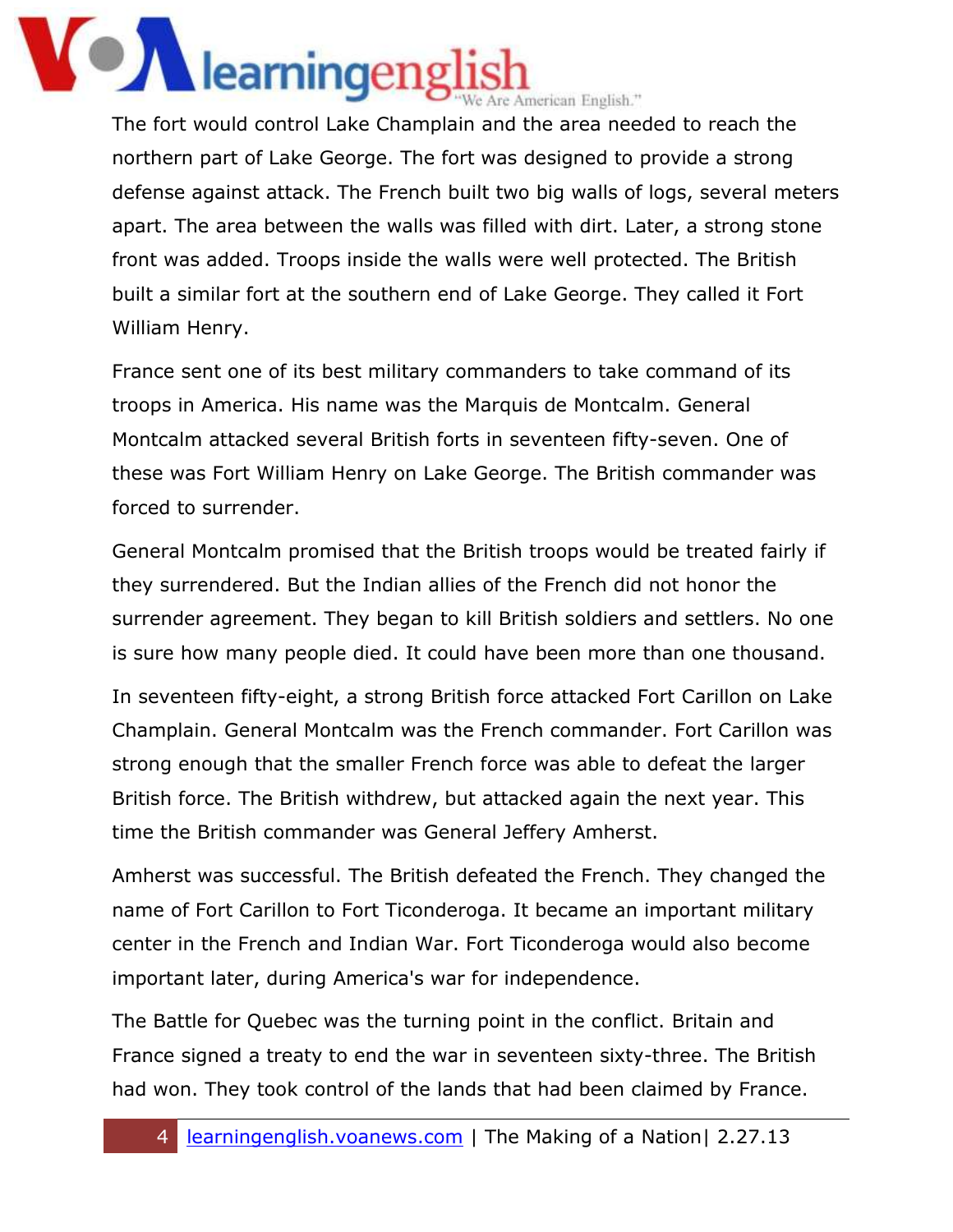### **OZ** learningeng Are American English."

Britain now claimed all the land from the east coast of North America to the Mississippi River. Everything west of that river belonged to Spain. France gave all its western lands to Spain to keep the British out. Indians still controlled most of the western territory, except for some Spanish colonies in Texas and New Mexico.

Today, you can still visit the two forts that were so important in the French and Indian War. Not much remains of the original buildings. However, both have been re-built using the original designs. The area surrounding both forts is very beautiful, including the two lakes, Lake George and Lake Champlain.

Many people travel to this area to enjoy the outdoors. The area includes one of America's national historical parks, Saratoga. It also includes the Lake George Beach State Park. Few people who visit this calm and peaceful area stop to remember the terrible fighting that took place there two-hundred fifty years ago.

The events following the French and Indian War will be our story next week.

You can find our series online with transcripts, MP3s, podcasts and pictures at voaspecialenglish.com. You can also follow us on Facebook and Twitter at VOA Learning English. I'm Steve Ember, inviting you to join us again next week for THE MAKING OF A NATION -- American history in VOA Special English.